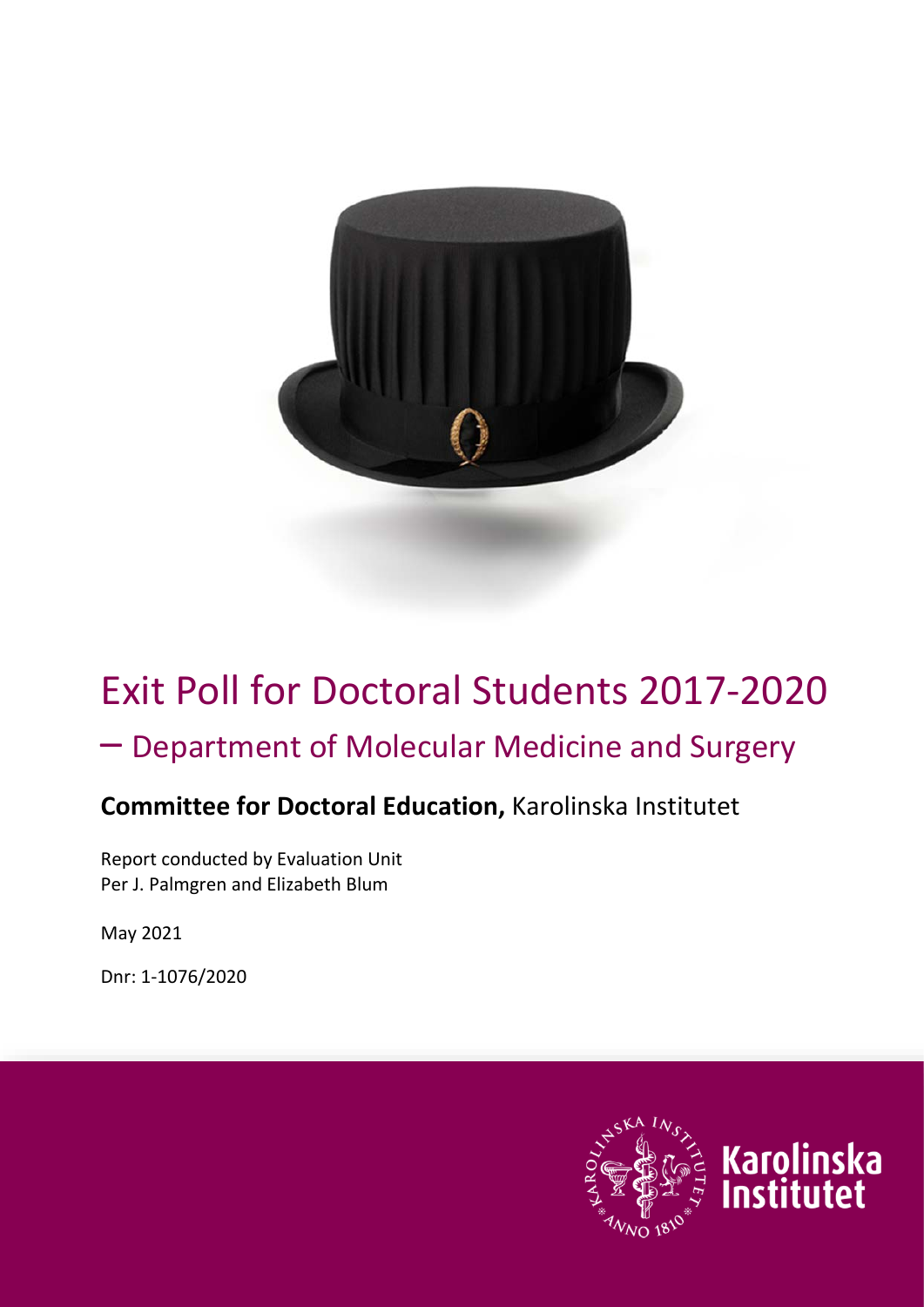Report: Exit Poll for Doctoral Students 2017-2020 – Department of Molecular Medicine and Surgery Published by: Evaluation Unit, LIME, KI Author: Per J. Palmgren and Elizabeth Blum

Evaluation Unit, Department of learning, informatics, management and ethics (LIME), Karolinska Institutet, 171 77 Stockholm | Widerströmska huset, Tomtebodavägen 18a

For further information: 08-524 85 294 | 0709 72 77 56[|per.palmgren@ki.se](mailto:per.palmgren@ki.se) | [ki.se](http://ki.se/ki/jsp/polopoly.jsp%3bjsessionid=aMdk8ad4iRL6OYOdFn?l=en&d=130)

\_\_\_\_\_\_\_\_\_\_\_\_\_\_\_\_\_\_\_\_\_\_\_\_\_\_\_\_\_\_\_\_\_\_\_\_\_\_

Karolinska Institutet is one of the world's leading medical universities. Its vision is to significantly contribute to the improvement of human health. Karolinska Institutet accounts for the single largest share of all academic medical research conducted in Sweden and offers the country's broadest range of education in medicine and health sciences. The Nobel Assembly at Karolinska Institutet selects the Nobel laureates in Physiology or Medicine.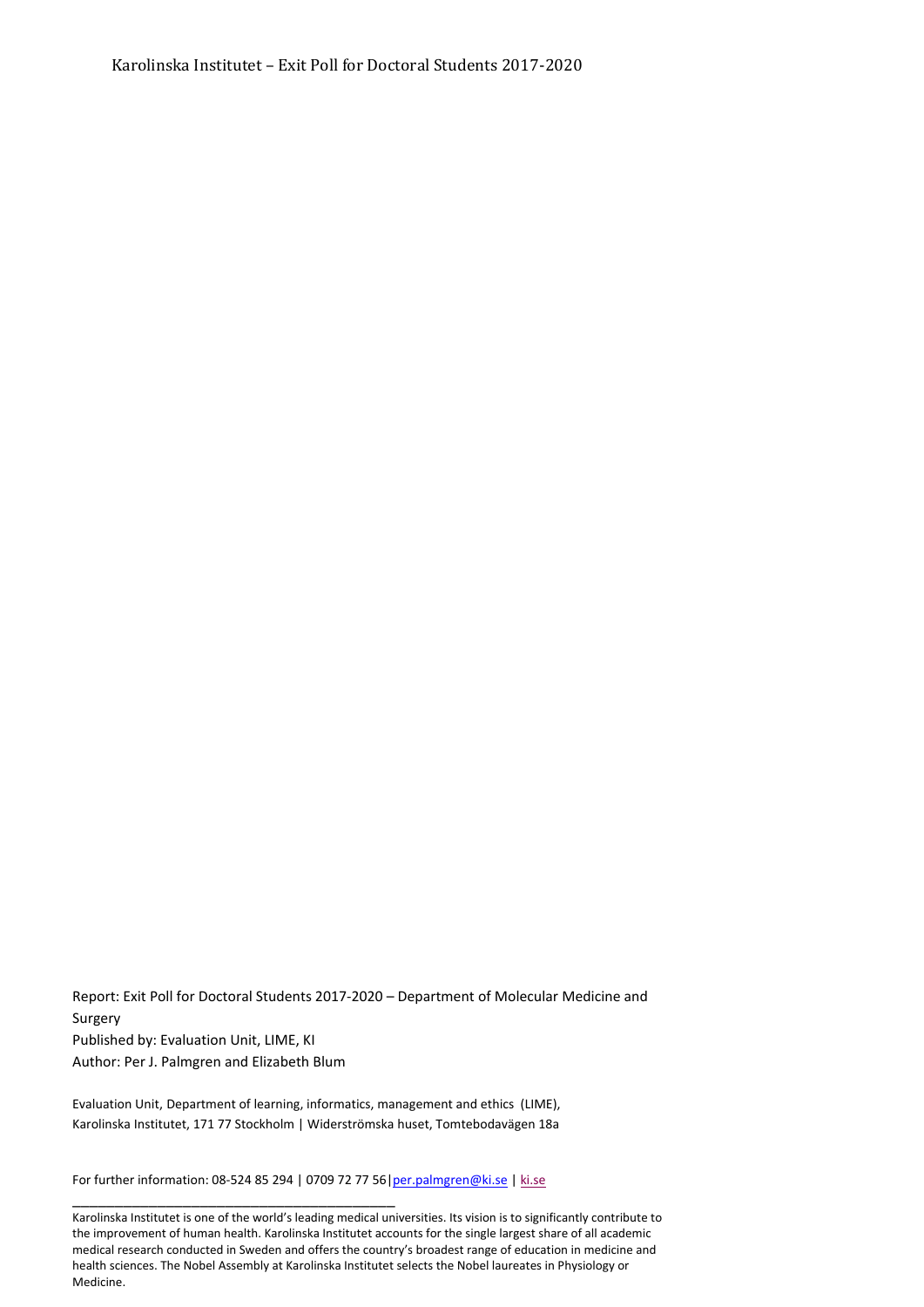#### **Introduction**

Exit Poll is a survey of newly graduated doctors at Karolinska Institutet (KI). The purpose of the survey is to gather information about how KI's doctoral students experience their education. The congregated information then forms the foundation for measures to improve doctoral education and the situation of doctoral students. The questions posed in the questionnaire concern several aspects of the education, such as supervision, courses, administrative support from the department, doctoral students' learning and work environment, and future plans after graduation.

Exit polls have been sent since 2008 to all graduate doctoral students in conjunction with, or shortly after, their public defense.

In this report, results from four years (2017-2020) have been compiled. A similar summary was made in 2017 (dnr: 1-449/2017) and results from this is included for the sake of comparison.

The number of questions in the survey has varied over the years. In the 2020 questionnaire (which this report is based on) there were 43 questions, containing both closed and open-ended response options (questionnaire is attached as appendix).

Respondents have been guaranteed anonymity, which we take the most seriously. Questions which are of sensitive nature have therefore been dealt with separately. For questions regarding discrimination or harassment (page 21) the data are displayed in a restricted format.

The following questions have been omitted from this report: 1. Open questions with free text answers for reasons of integrity and feasibility. 2. Questions intended being evaluated in special order but having a low public interest. 3. Questions that have been altered/changed during the period.

It should be emphasized that responses mediated in this aggregated exit poll report describes the situation at KI retrospectively, as the survey has been launched only upon completion of doctoral studies.

#### **Who responded to the survey?**

All doctoral students at KI will have access to the questionnaire through a personal link via an e-mail sent soon after the public defense of the dissertation. Since 2015 the questionnaire is only being distributed to students obtaining a doctoral degree, previously it was also sent to students pursuing a licentiate degree.

The doctoral students answer the questionnaire anonymously.

During the period covered by this report, 2017-2020, 1413 doctoral students were asked to answer the questionnaire, which generated a total response rate of 77 percent, for the 2013-2016 periods the aggregated response rate was 83 percent.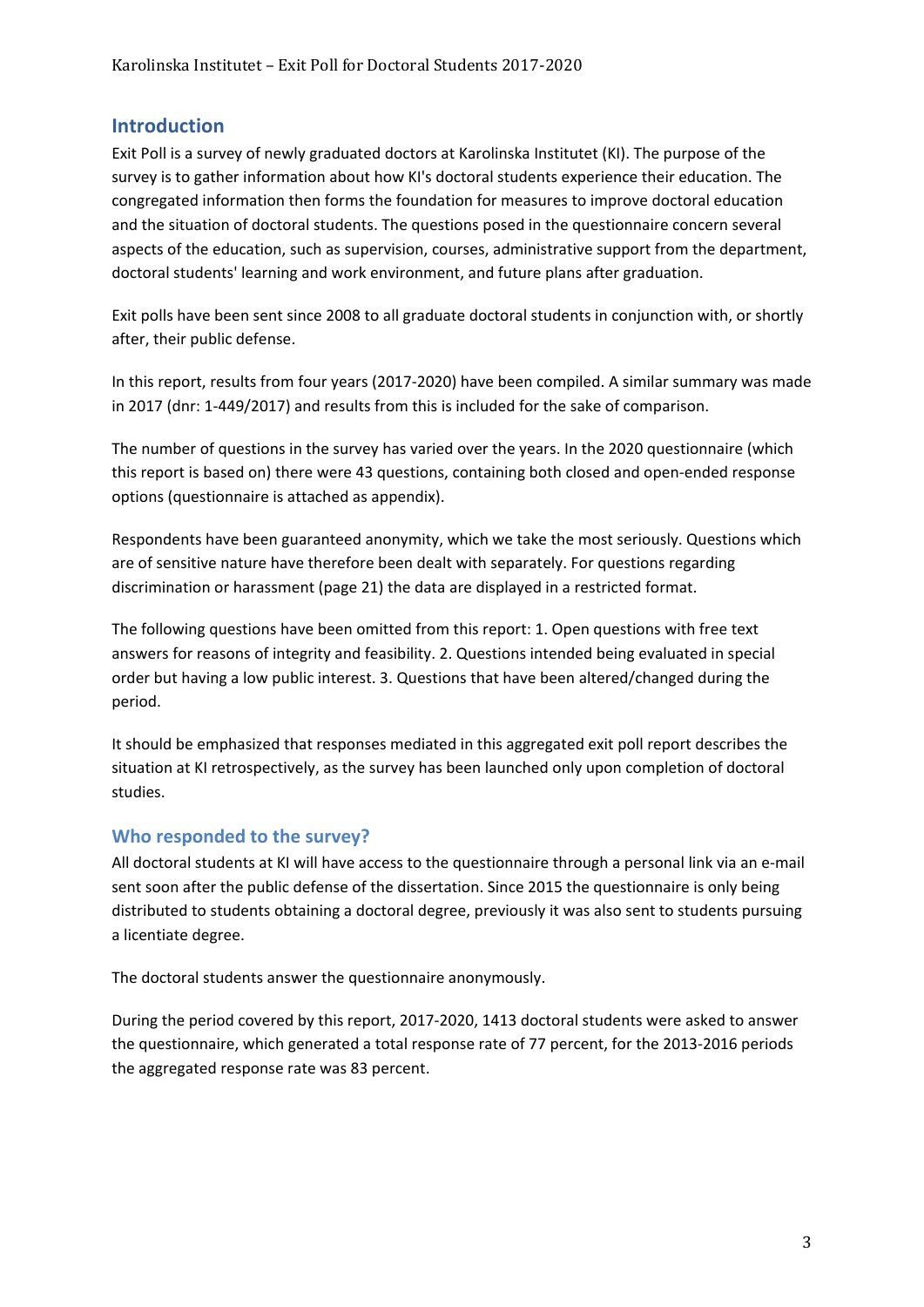#### **Response rate**

| Year               | <b>Number of graduates</b> | Number of survey responses | Response rate (%) |
|--------------------|----------------------------|----------------------------|-------------------|
| MMK 2017-2020      |                            | 58                         | 68.2              |
| KI total 2017-2020 | 1413                       | 1085                       | 76.8              |

# **Doctoral education and overall perception**



**Overall, I am satisfied with my doctoral education at KI.**

|                          | Frequency (%)            |               |                    |
|--------------------------|--------------------------|---------------|--------------------|
| <b>Response</b>          | MMK 2013-2016            | MMK 2017-2020 | KI total 2017-2020 |
| <b>Disagree</b>          | $\overline{\phantom{a}}$ | 2(3.4)        | 36(3.3)            |
| Somewhat disagree        | 1(1.4)                   | 4(6.9)        | 87(8.0)            |
| Somewhat agree           | 26(35.6)                 | 16(27.6)      | 296 (27.3)         |
| Agree                    | 46 (63.0)                | 36(62.1)      | 666 (61.4)         |
| <b>Number of answers</b> | 73                       | 58            | 1085               |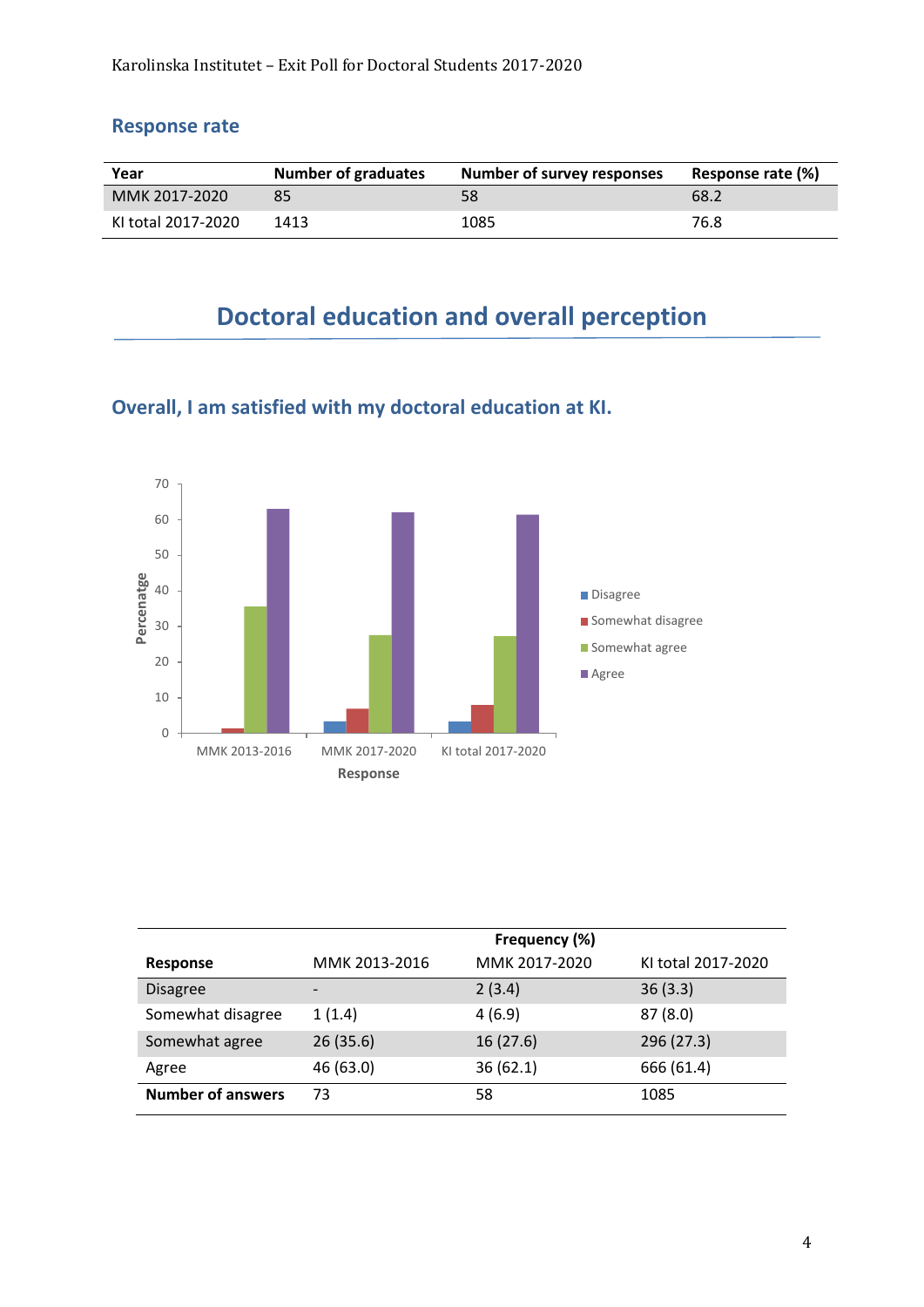

#### **I would recommend KI to prospective doctoral students.**

|                          | Frequency (%)            |               |                    |
|--------------------------|--------------------------|---------------|--------------------|
| <b>Response</b>          | MMK 2013-2016            | MMK 2017-2020 | KI total 2017-2020 |
| <b>Disagree</b>          | $\overline{\phantom{0}}$ | 2(3.4)        | 27(2.5)            |
| Somewhat disagree        | 3(4.1)                   | 4(6.9)        | 80(7.4)            |
| Somewhat agree           | 17(23.3)                 | 12(20.7)      | 272(25.1)          |
| Agree                    | 53 (72.6)                | 40 (69.0)     | 706 (65.1)         |
| <b>Number of answers</b> | 73                       | 58            | 1085               |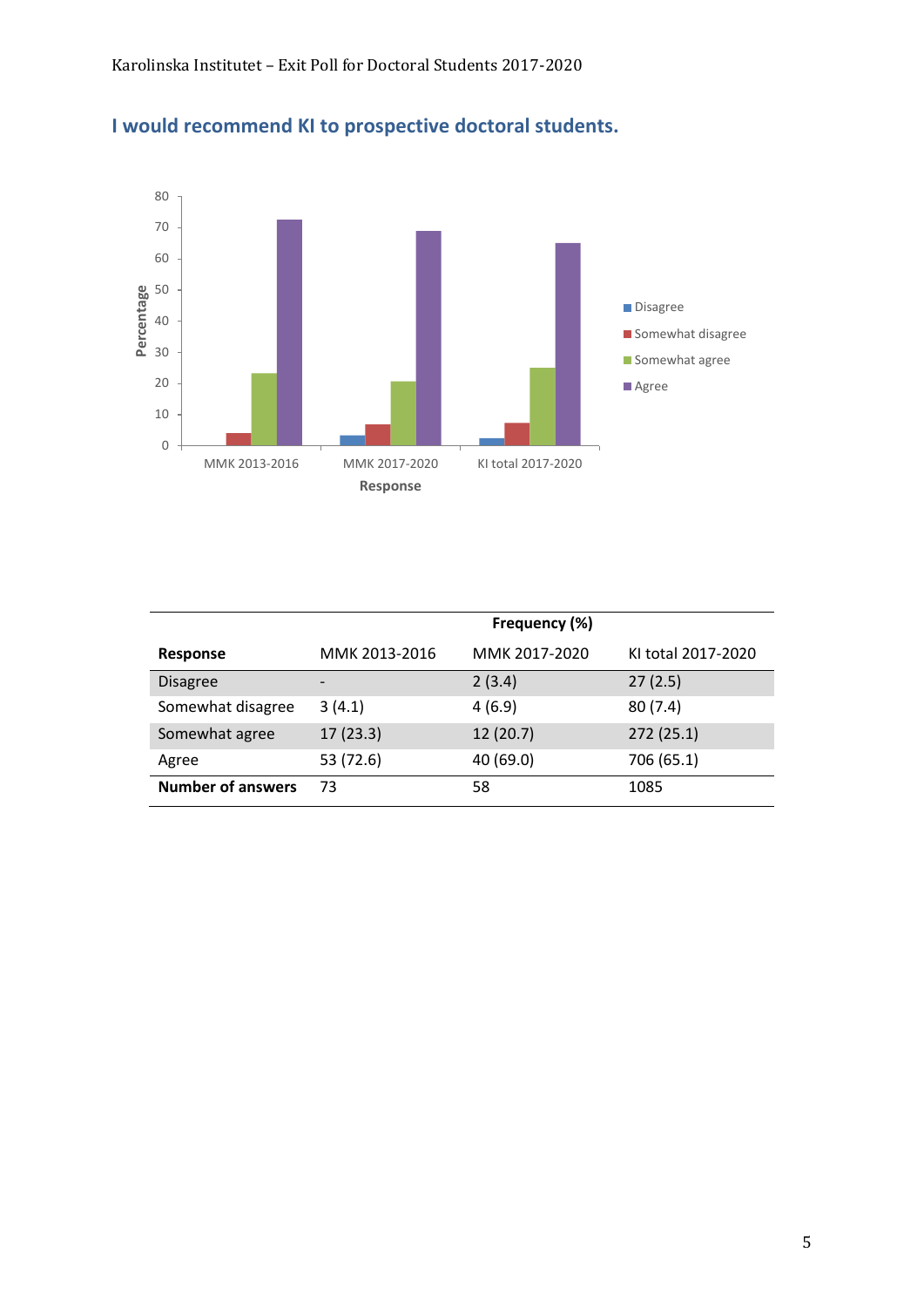

# **I would recommend my principal supervisor to prospective doctoral students.**



|                          |               | Frequency (%) |                    |
|--------------------------|---------------|---------------|--------------------|
| Response                 | MMK 2013-2016 | MMK 2017-2020 | KI total 2017-2020 |
| <b>Disagree</b>          | 4(5.5)        | 4(6.9)        | 99 (9.1)           |
| Somewhat disagree        | 8(11.0)       | 5(8.6)        | 113 (10.4)         |
| Somewhat agree           | 19 (26.0)     | 7(12.1)       | 223 (20.6)         |
| Agree                    | 42 (57.5)     | 42 (72.4)     | 650 (59,9)         |
| <b>Number of answers</b> | 73            | 58            | 1085               |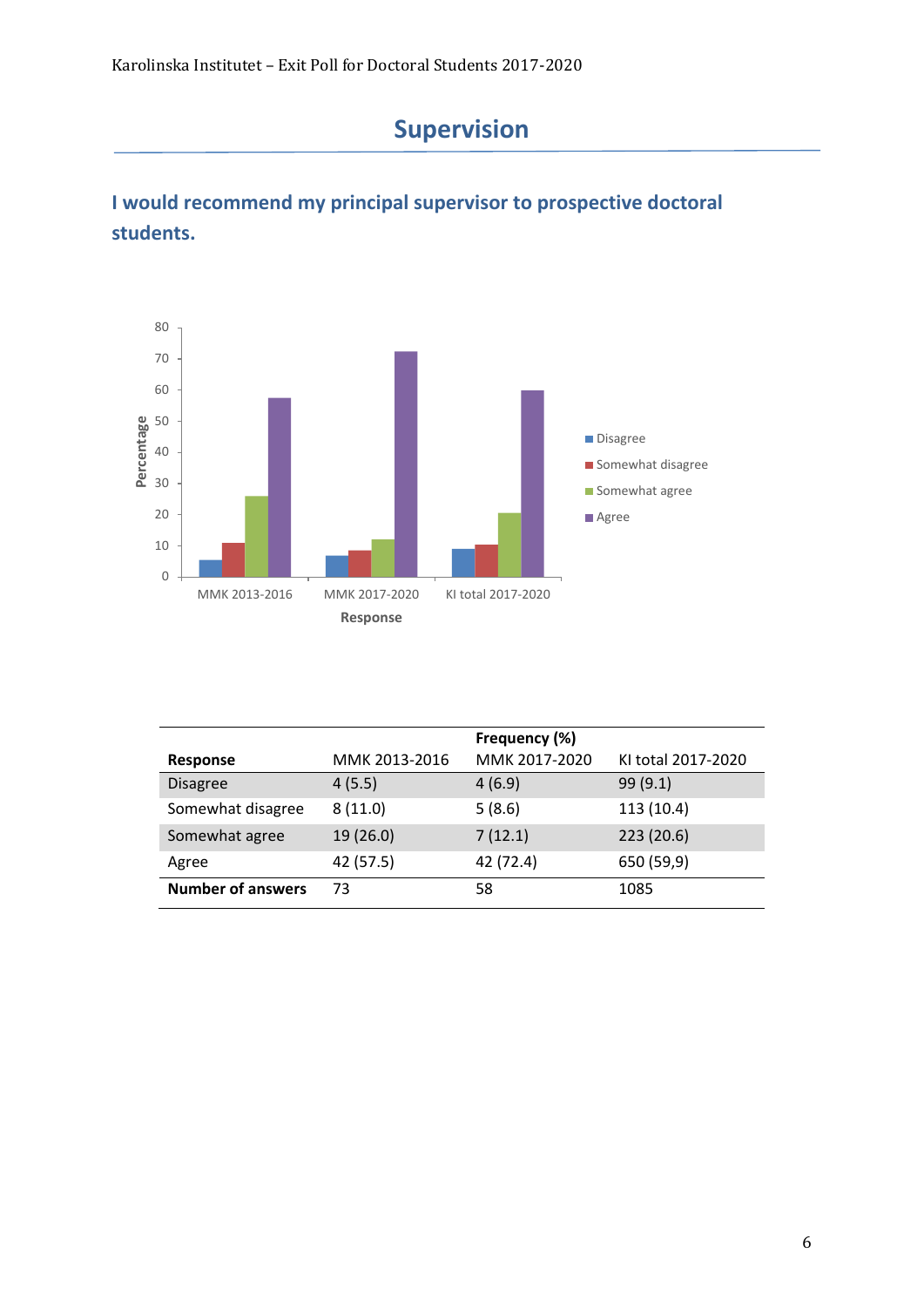

#### **From whom have you in practice received the most supervision?**

|                                         | Frequency (%)              |                          |                          |
|-----------------------------------------|----------------------------|--------------------------|--------------------------|
| Response                                | MMK 2013-2016 <sup>a</sup> | MMK 2017-2020            | KI total 2017-2020       |
| Principal supervisor                    | 43 (58.9)                  | 43 (74.1)                | 777 (71.6)               |
| Co-supervisor                           | 22(30.1)                   | 8(13.8)                  | 190 (17.5)               |
| Someone else within the research group  | 3(4.1)                     | 4(6.9)                   | 72(6.6)                  |
| Someone else outside the research group | 2(2.7)                     | 3(5.2)                   | 46(4.2)                  |
| Other $1$                               | 3(4.1)                     | $\overline{\phantom{0}}$ | $\overline{\phantom{a}}$ |
| <b>Number of answers</b>                | 73                         | 58                       | 1085                     |

<sup>1</sup> In the 2013-2016 report the response option "Other" was available but has now been omitted.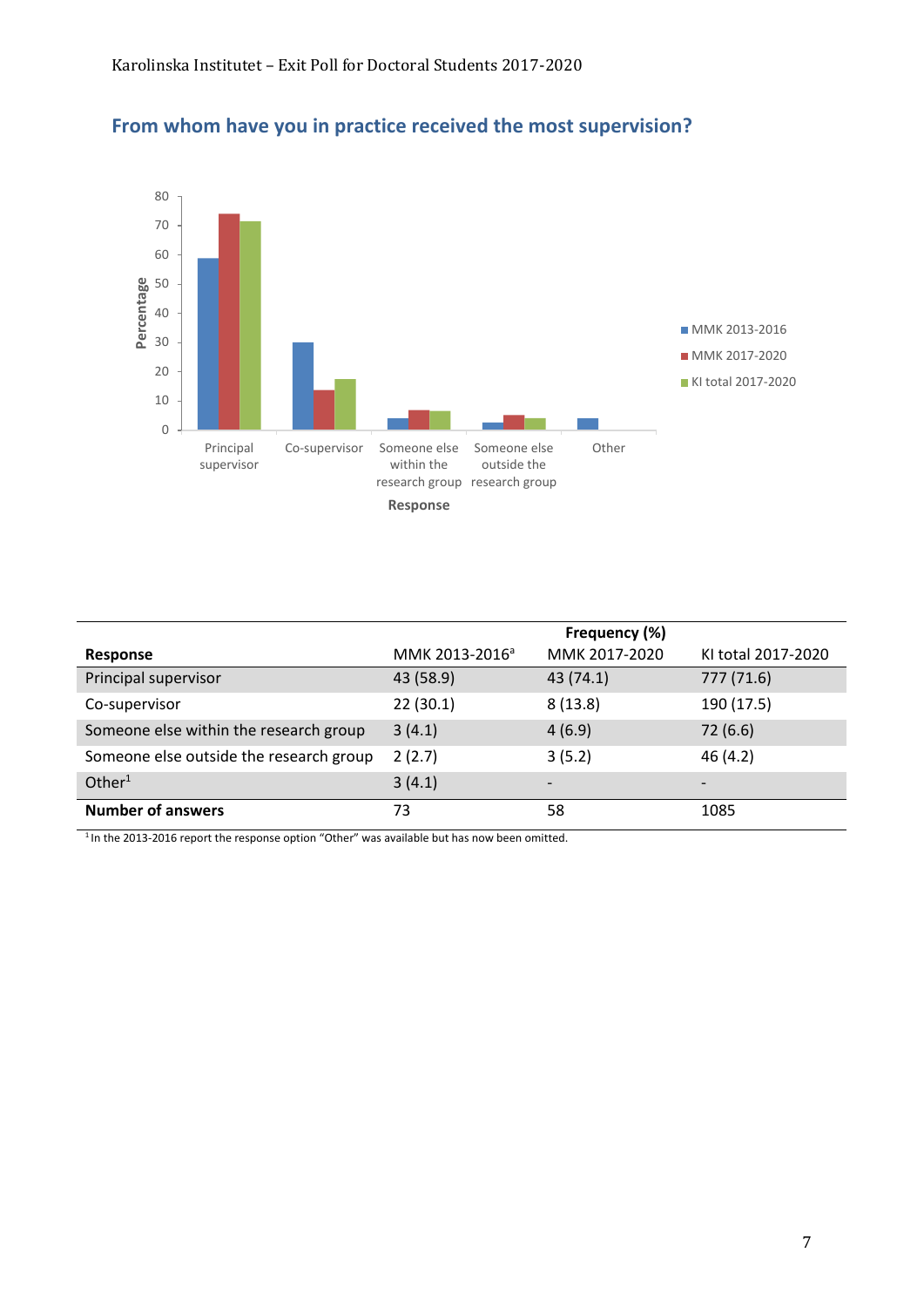

## **I have received adequate supervision.**

|                          | Frequency (%) |               |                    |
|--------------------------|---------------|---------------|--------------------|
| Response                 | MMK 2013-2016 | MMK 2017-2020 | KI total 2017-2020 |
| <b>Disagree</b>          | 3(4.1)        | 5(8.6)        | 81(7.5)            |
| Somewhat disagree        | 8(11.0)       | 7(12.1)       | 123 (11.3)         |
| Somewhat agree           | 15(20.5)      | 6(10.3)       | 249 (22.9)         |
| Agree                    | 47 (64.4)     | 40 (69.0)     | 632 (58.2)         |
| <b>Number of answers</b> | 73            | 58            | 1085               |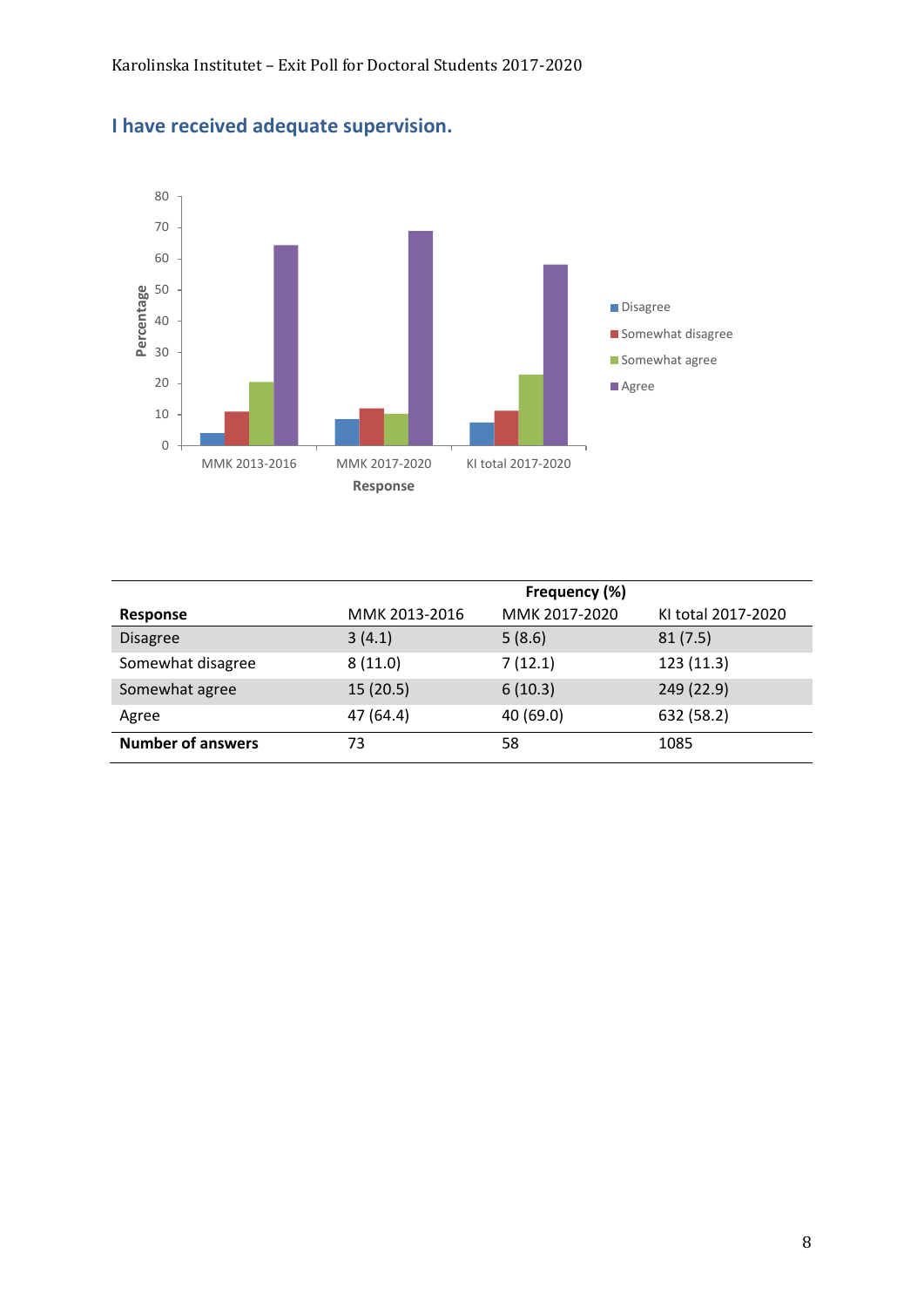

#### **To what extent have your supervisors displayed interest in your doctoral education?**

|                                   |               | Frequency (%)            |                    |
|-----------------------------------|---------------|--------------------------|--------------------|
| Response                          | MMK 2013-2016 | MMK 2017-2020            | KI total 2017-2020 |
| Not at all/To a very small extent | 4(5.5)        | $\overline{\phantom{0}}$ | 32(2.9)            |
| To a small extent                 | 2(2.7)        | 5(8.6)                   | 829 (7.6)          |
| To some extent                    | 25(34.2)      | 11(19.0)                 | 250 (23.0)         |
| To a great extent/Completely      | 42 (57.5)     | 42 (72.4)                | 721 (66.5)         |
| <b>Number of answers</b>          | 73            | 58                       | 1085               |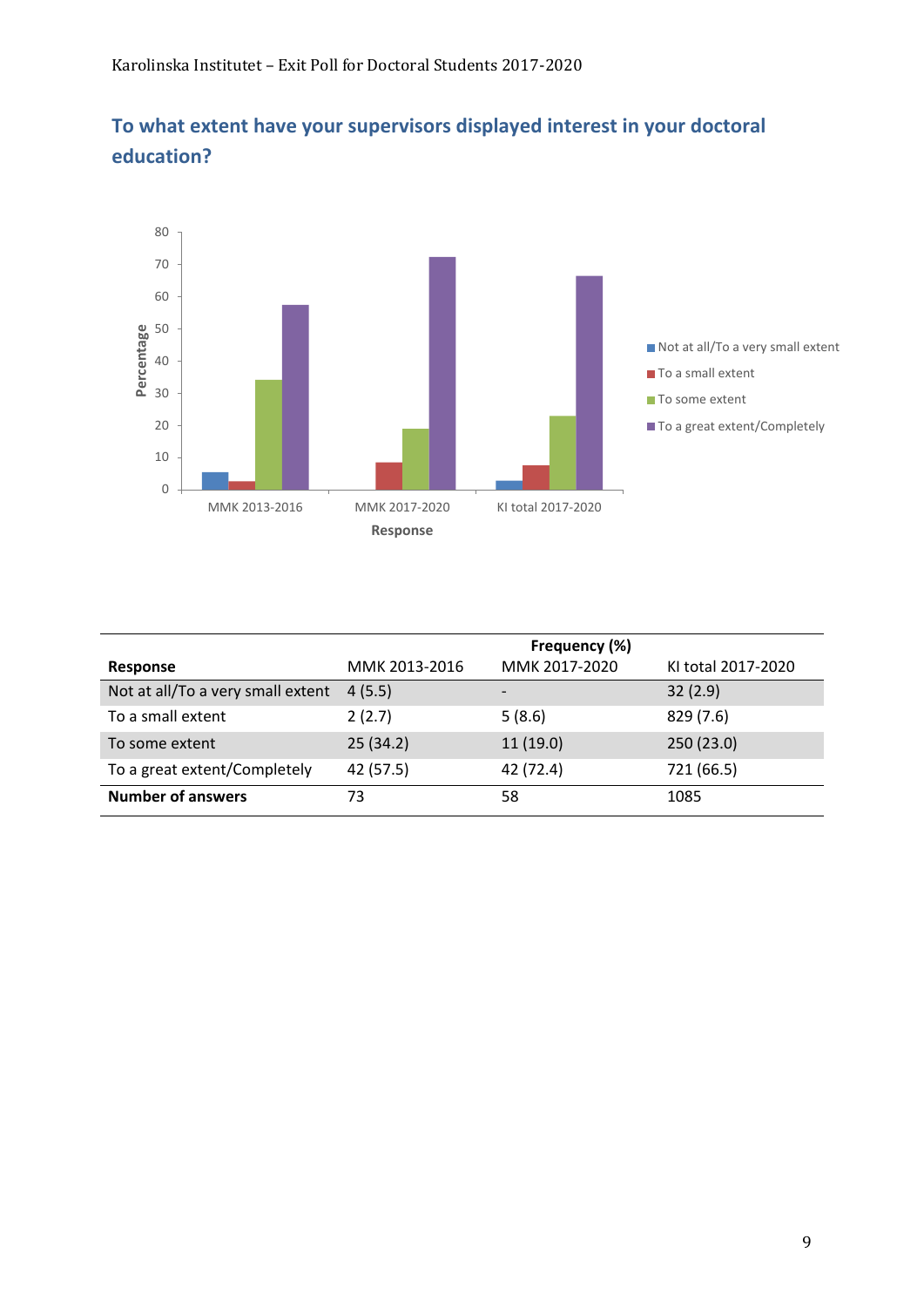



|                                   |               | Frequency (%) |                    |
|-----------------------------------|---------------|---------------|--------------------|
| Response                          | MMK 2013-2016 | MMK 2017-2020 | KI total 2017-2020 |
| Not at all/To a very small extent | 4(5.5)        | 2(3.4)        | 33(2.0)            |
| To a small extent                 | 8(11.0)       | 3(5.2)        | 126 (11.6)         |
| To some extent                    | 27(37.0)      | 15(25.9)      | 298 (27.5)         |
| To a great extent/Completely      | 34 (46.6)     | 38 (65.5)     | 628 (57.9)         |
| <b>Number of answers</b>          | 73            | 58            | 1085               |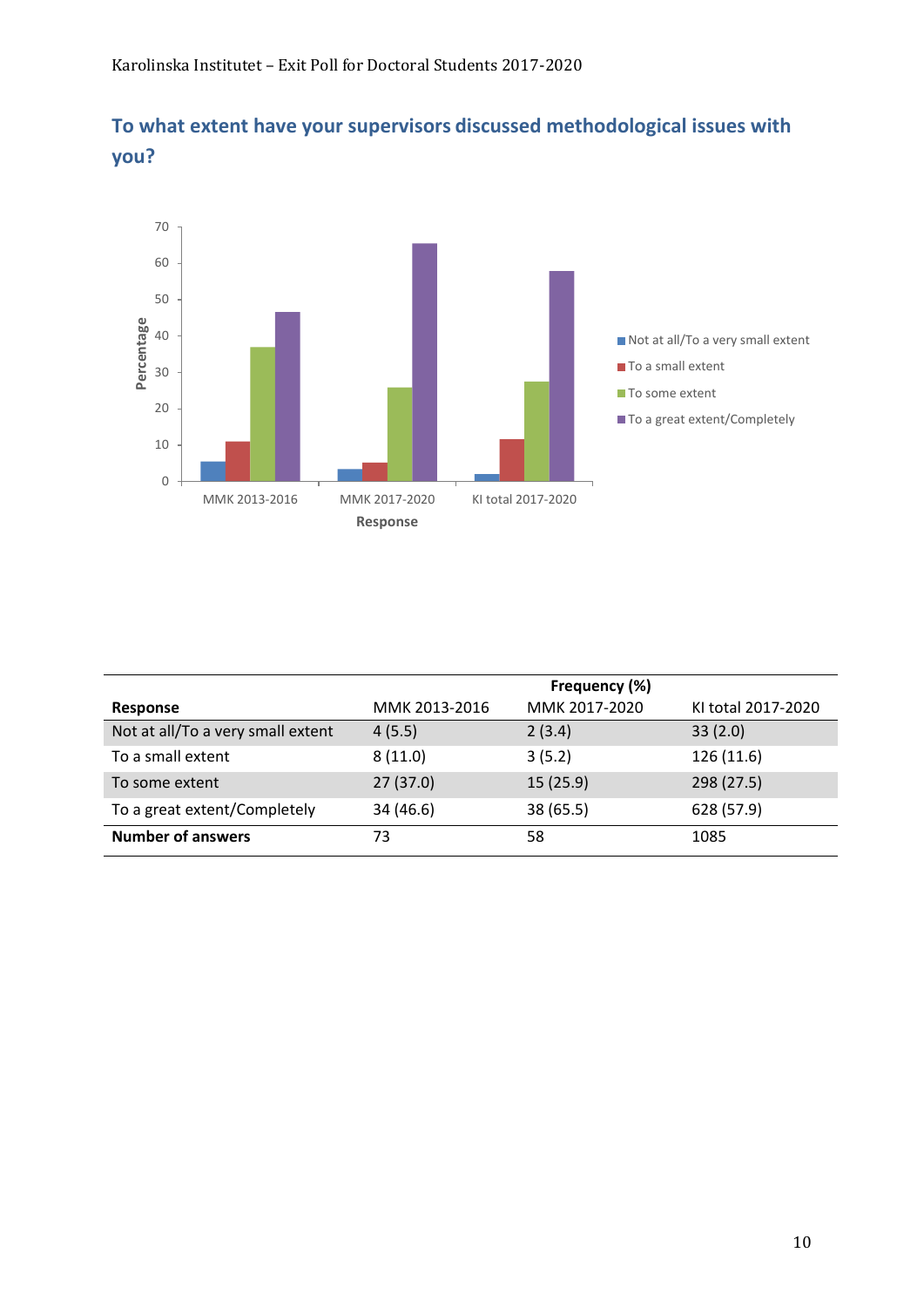

#### **To what extent have your supervisors discussed theory with you?**

|                                   |                 | Frequency (%) |                    |
|-----------------------------------|-----------------|---------------|--------------------|
| Response                          | MMK 2013-2016   | MMK 2017-2020 | KI total 2017-2020 |
| Not at all/To a very small extent | 2(3.8)          | 3(5.2)        | 50(4.6)            |
| To a small extent                 | 10(19.2)        | 6(10.3)       | 190 (17.5)         |
| To some extent                    | 20(38.5)        | 18 (31.0)     | 346 (31.9)         |
| To a great extent/Completely      | 20(38.5)        | 31(53.4)      | 499 (46.0)         |
| <b>Number of answers</b>          | 52 <sup>a</sup> | 58            | 1085               |

<sup>a</sup> Please note missing data n=21 (28.8 %)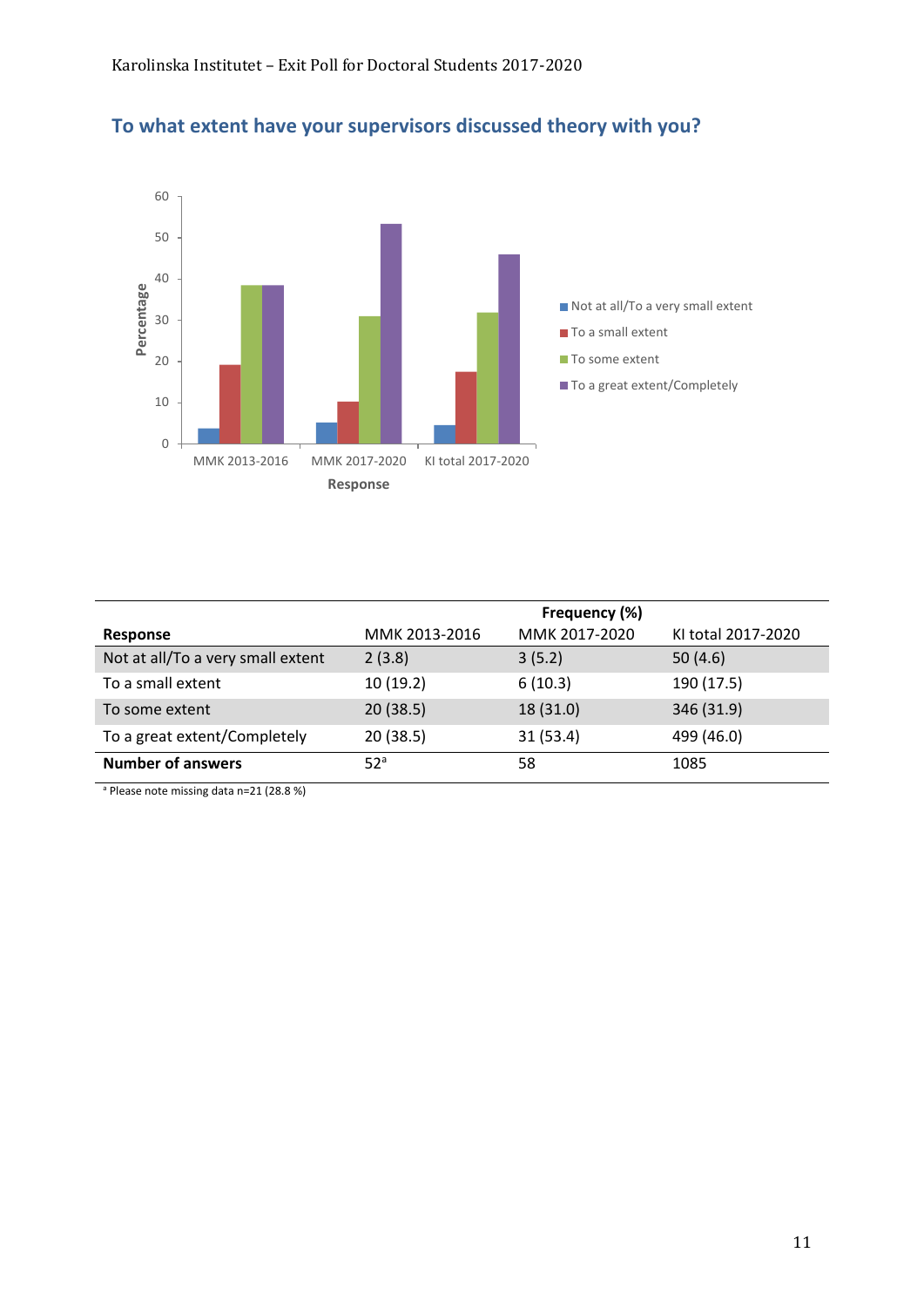

**To what extent have your supervisors provided constructive criticism of your research?**

|                                   |               | Frequency (%) |                    |
|-----------------------------------|---------------|---------------|--------------------|
| Response                          | MMK 2013-2016 | MMK 2017-2020 | KI total 2017-2020 |
| Not at all/To a very small extent | 4(5.5)        | 1(1.7)        | 33(3.0)            |
| To a small extent                 | 9(12.3)       | 2(3.4)        | 118 (10.9)         |
| To some extent                    | 21(28.8)      | 16(27.6)      | 306 (28.2)         |
| To a great extent/Completely      | 39 (53.4)     | 39 (67.2)     | 628 (57.9)         |
| <b>Number of answers</b>          | 73            | 58            | 1085               |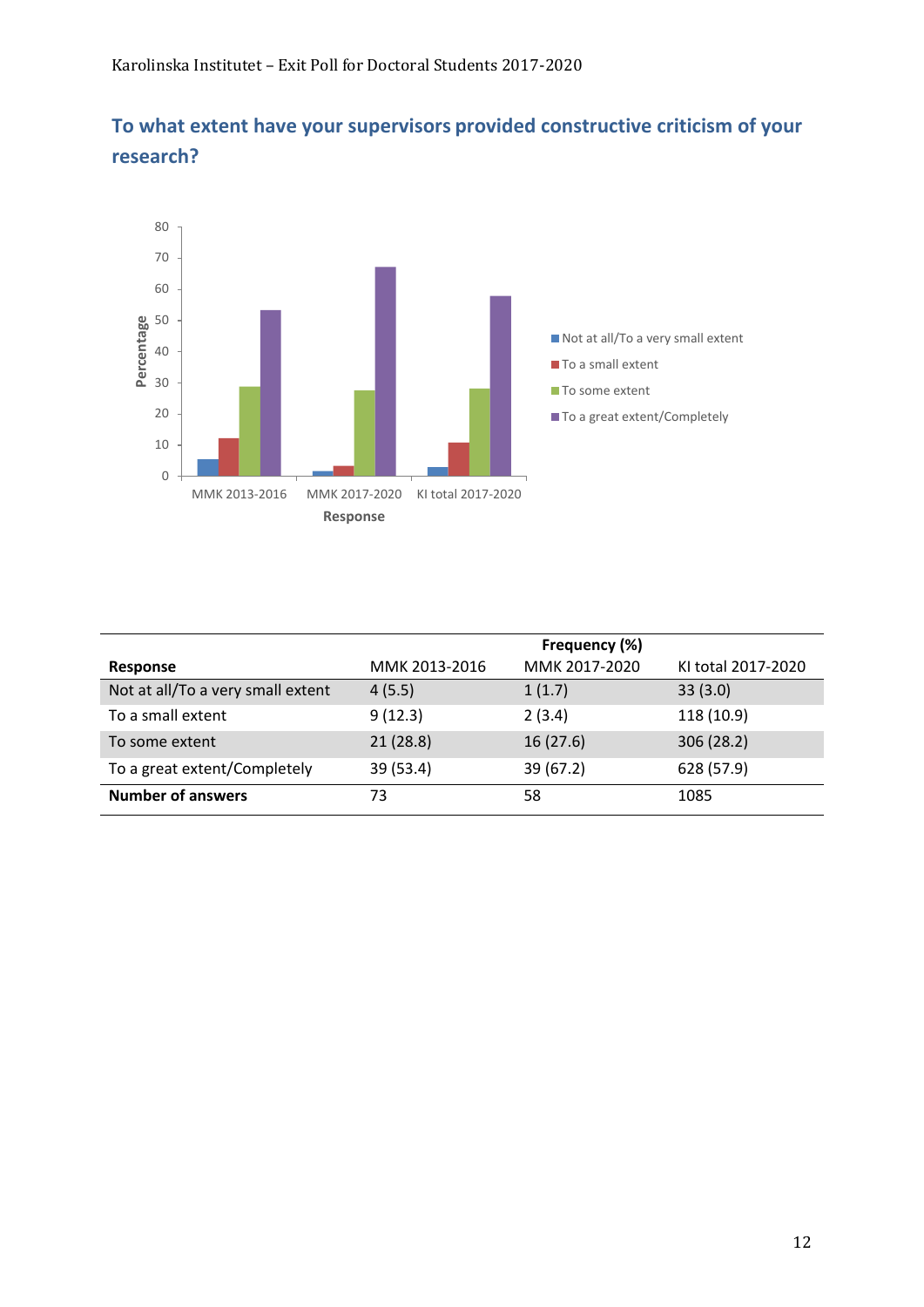



|                                   |               | Frequency (%) |                    |
|-----------------------------------|---------------|---------------|--------------------|
| Response                          | MMK 2013-2016 | MMK 2017-2020 | KI total 2017-2020 |
| Not at all/To a very small extent | 8(11.0)       | 5(8.6)        | 149 (13.7)         |
| To a small extent                 | 16(21.9)      | 11(19.0)      | 189 (17.4)         |
| To some extent                    | 26(35.6)      | 11(19.0)      | 337(31.1)          |
| To a great extent/Completely      | 23(31.5)      | 31(53.4)      | 410 (37.8)         |
| <b>Number of answers</b>          | 73            | 58            | 1085               |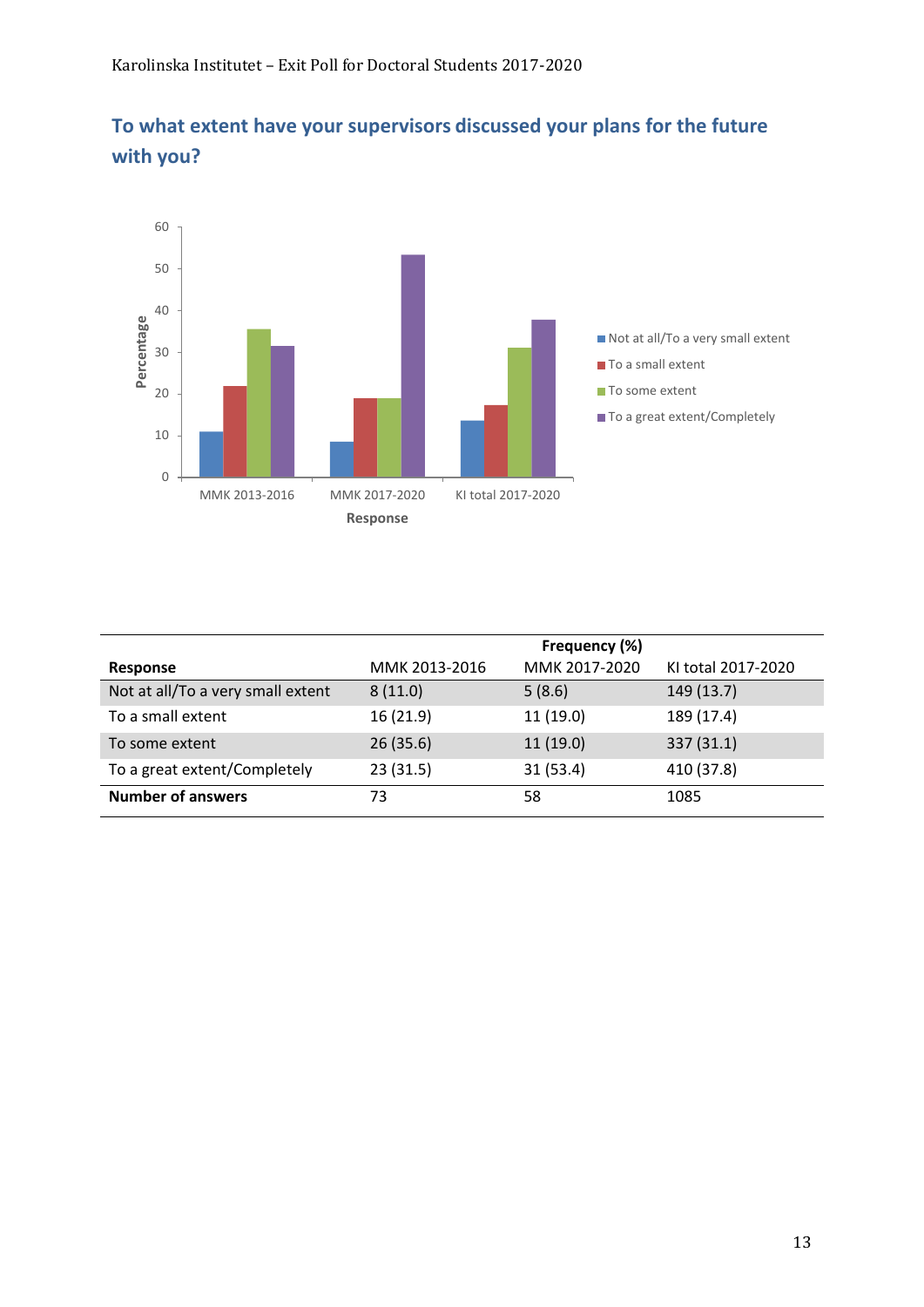



|                                            | Frequency (%) |               |                    |
|--------------------------------------------|---------------|---------------|--------------------|
| Response                                   | MMK 2013-2016 | MMK 2017-2020 | KI total 2017-2020 |
| Yes, and I am satisfied with the follow-up | 53 (72.6)     | 50(86.2)      | 809 (74.6)         |
| Yes, but I am not satisfied with the       | 13 (17.8)     | 5(8.6)        | 183 (16.9)         |
| <b>No</b>                                  | 6(8.2)        | 3(5.2)        | 83(7.6)            |
| Not applicable $1$                         | 1(1.4)        |               | 10(0.9)            |
| <b>Number of answers</b>                   | 73            | 58            | 1085               |

 $1$  Response option was removed in 2020 but is reported in the aggregated score.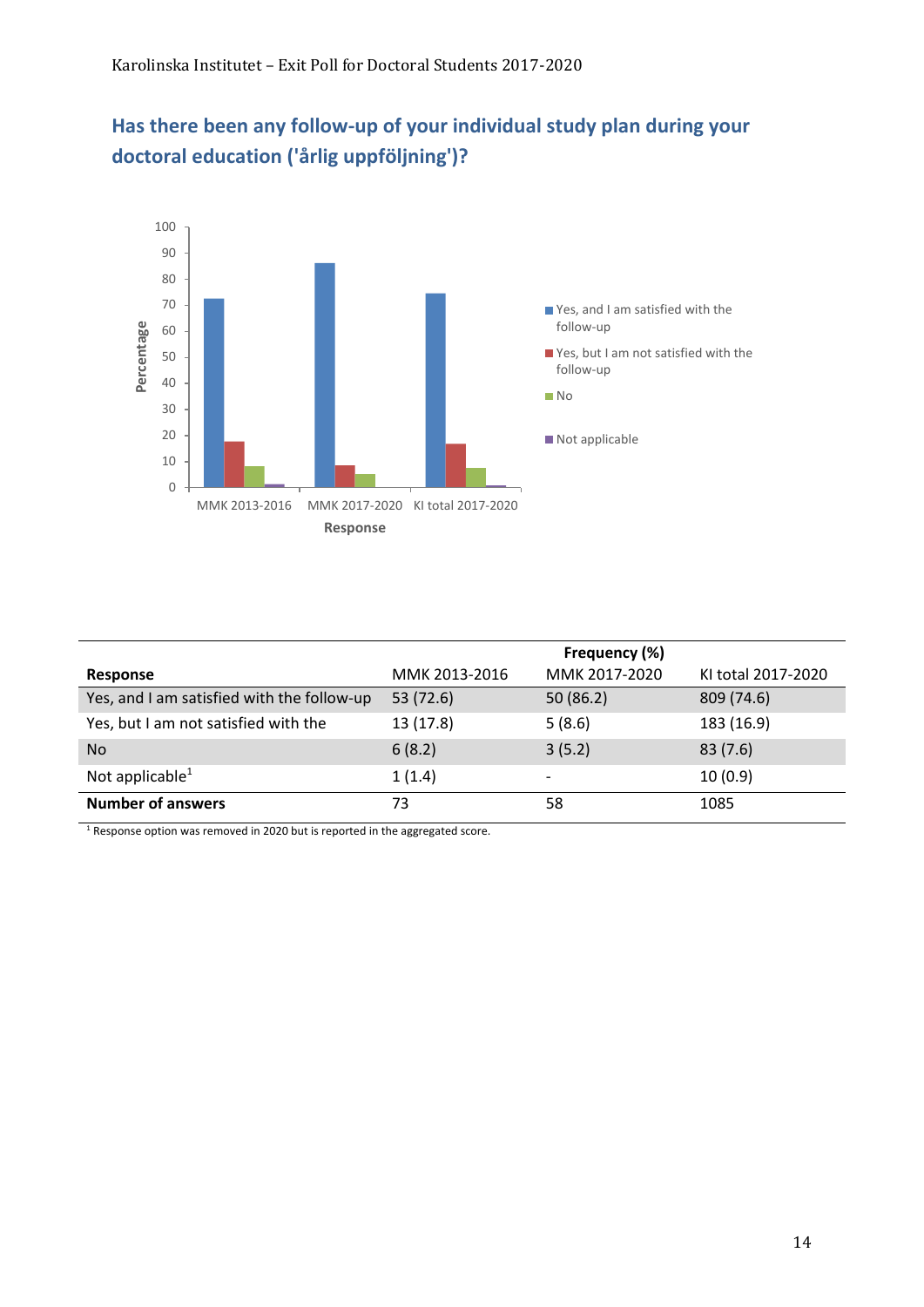# **Teaching**



### **Have you taken part in any teacher training?**

|                          | Frequency (%) |               |                    |
|--------------------------|---------------|---------------|--------------------|
| Response                 | MMK 2013-2016 | MMK 2017-2020 | KI total 2017-2020 |
| Yes                      | 22(30.1)      | 12(20.7)      | 302 (27.8)         |
| No                       | 51 (69.9)     | 46 (79.3)     | 783 (72.2)         |
| <b>Number of answers</b> | 73            | 58            | 1085               |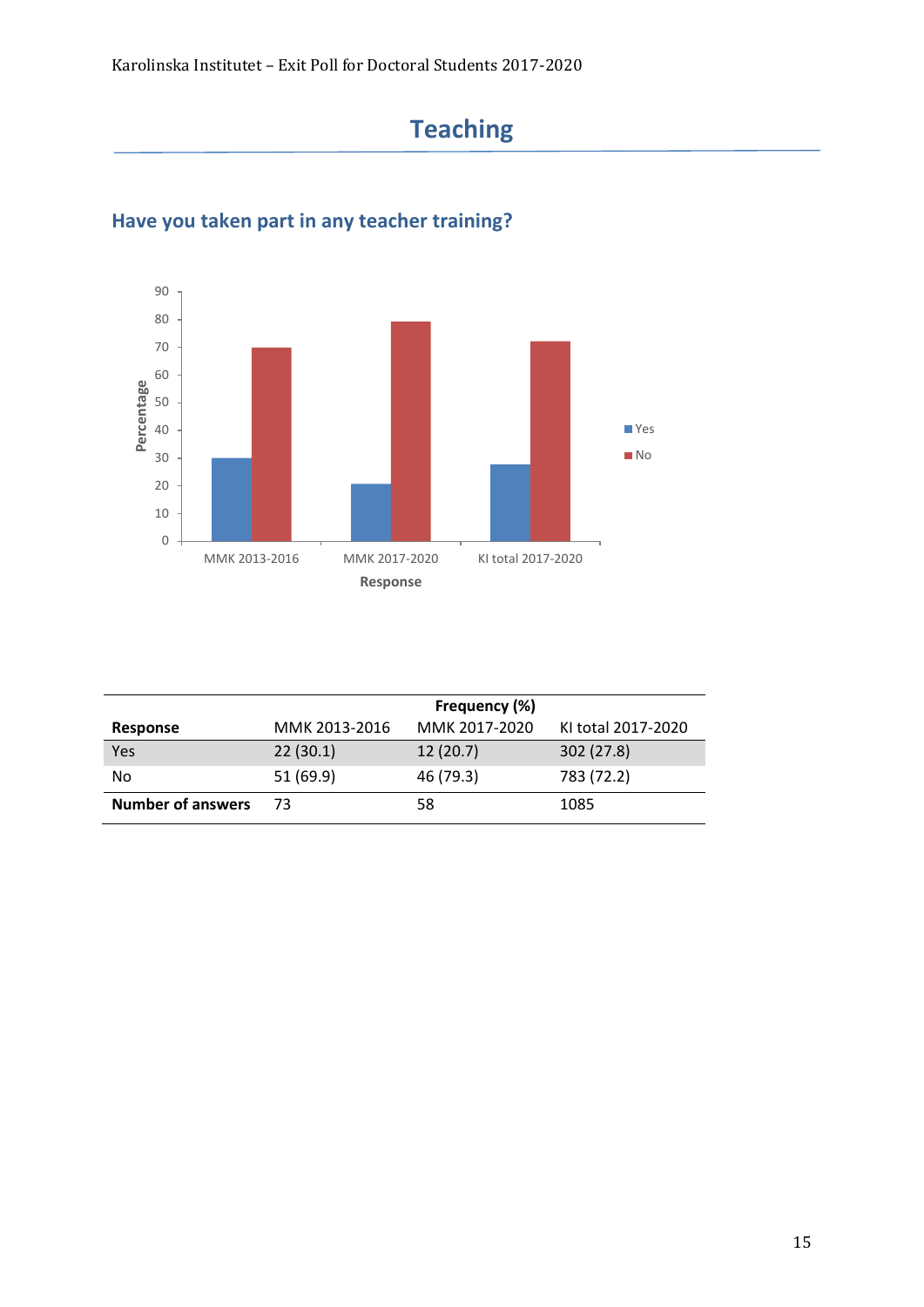#### **Estimate how much teaching (%) you did during your entire doctoral education 0-100(%) of full-time.**



*The students stated their estimation and these were then aggregated into categories.*

|                          | Frequency (%)              |                    |  |
|--------------------------|----------------------------|--------------------|--|
| <b>Response</b>          | MMK 2017-2020 <sup>a</sup> | KI total 2017-2020 |  |
| 0%                       | 5(8.6)                     | 87(8.0)            |  |
| 1-10%                    | 28 (48.3)                  | 526 (48.5)         |  |
| 11-20%                   | 15(25.9)                   | 244 (22.5)         |  |
| $>21\%$                  | 10(17.2)                   | 228 (21.0)         |  |
| <b>Number of answers</b> | 58                         | 1085               |  |

<sup>a</sup> No aggregated data displayed for 2013-2016 as data from those years were collected differently.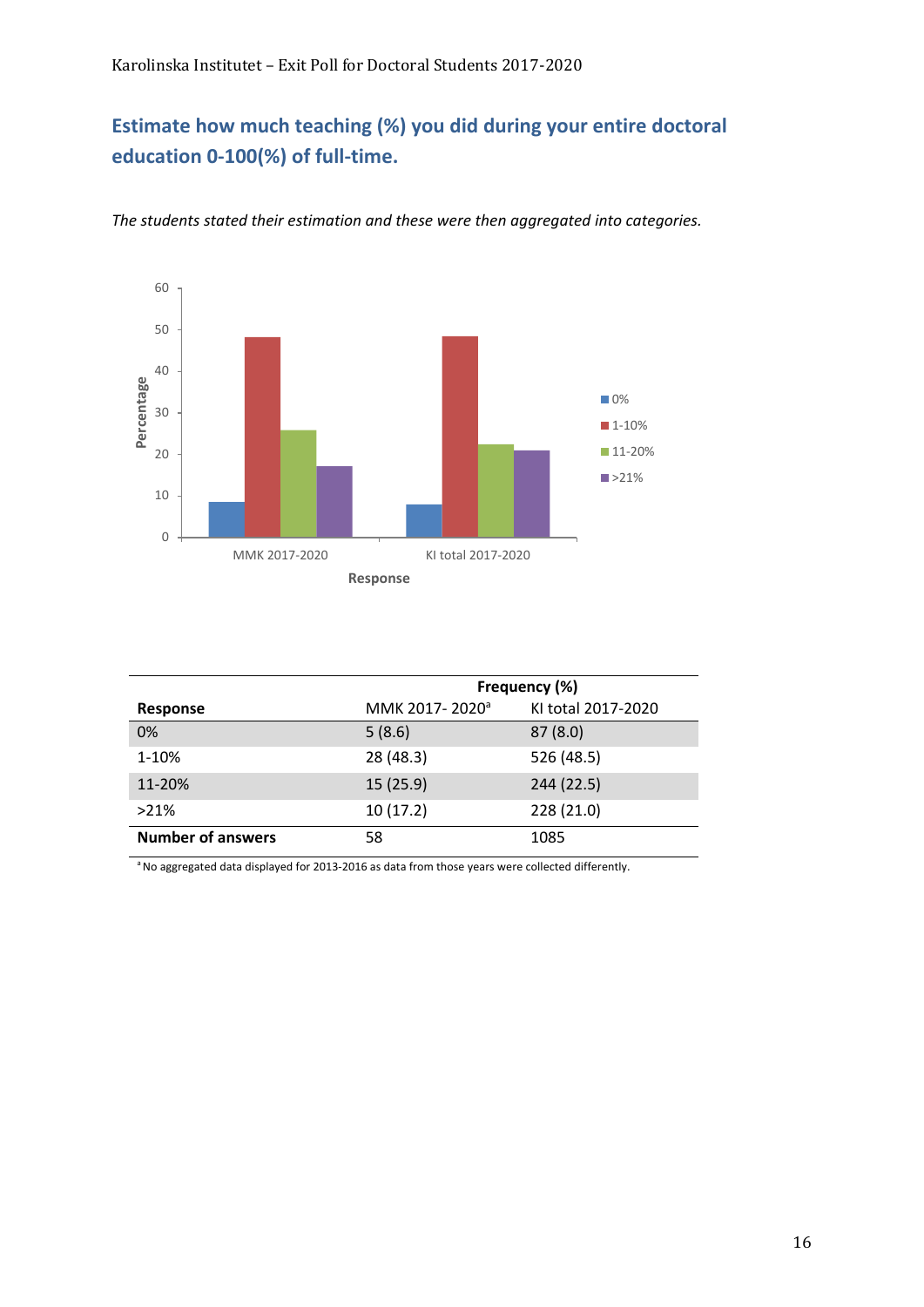# **Information and Administrative Support**

### **I received good introduction / information from the department when I started my doctoral education.**



|                          | Frequency (%) |               |                    |
|--------------------------|---------------|---------------|--------------------|
| Response                 | MMK 2013-2016 | MMK 2017-2020 | KI total 2017-2020 |
| <b>Disagree</b>          | 5(6.8)        | 1(1.7)        | 83(7.6)            |
| Somewhat disagree        | 11(15.1)      | 8(13.8)       | 190 (17.5)         |
| Somewhat agree           | 31(42.5)      | 17(29.3)      | 381 (35.1)         |
| Agree                    | 26 (35.6)     | 32 (55.2)     | 431 (39.7)         |
| <b>Number of answers</b> | 73            | 58            | 1085               |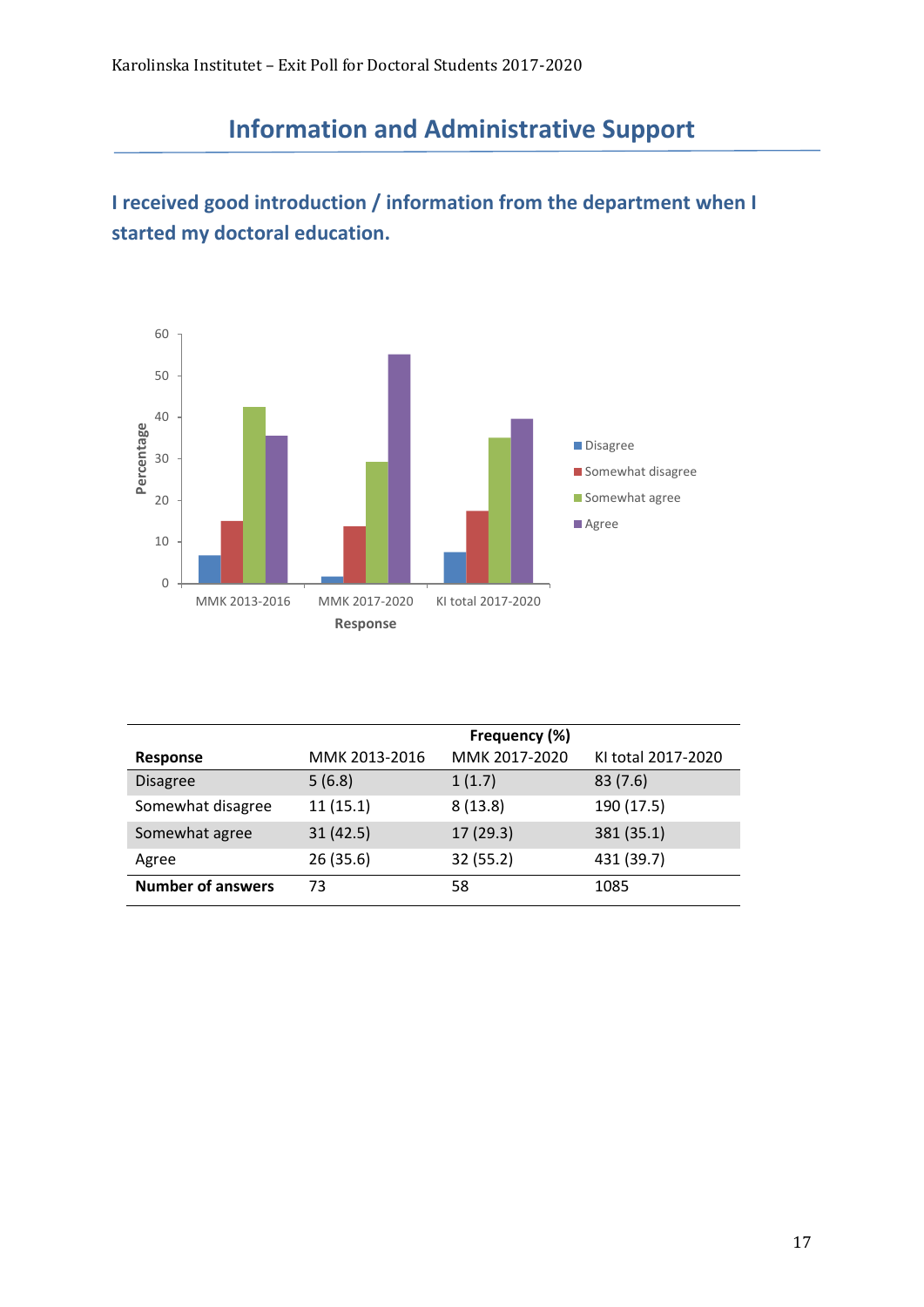



|                                                   |               | Frequency (%) |                    |
|---------------------------------------------------|---------------|---------------|--------------------|
| Response                                          | MMK 2013-2016 | MMK 2017-2020 | KI total 2017-2020 |
| <b>Disagree</b>                                   | 1(1.4)        |               | 25(2.3)            |
| Somewhat disagree                                 | 1(1.4)        | 1(1.7)        | 65(6.0)            |
| Somewhat agree                                    | 12(16.4)      | 11(19.0)      | 193 (17.8)         |
| Agree                                             | 58 (79.5)     | 46 (79.3)     | 789 (72.7)         |
| I didn't need administrative support <sup>1</sup> | 1(1.4)        |               | 13(1.2)            |
| <b>Number of answers</b>                          | 73            | 58            | 1085               |

1 Response option added in 2014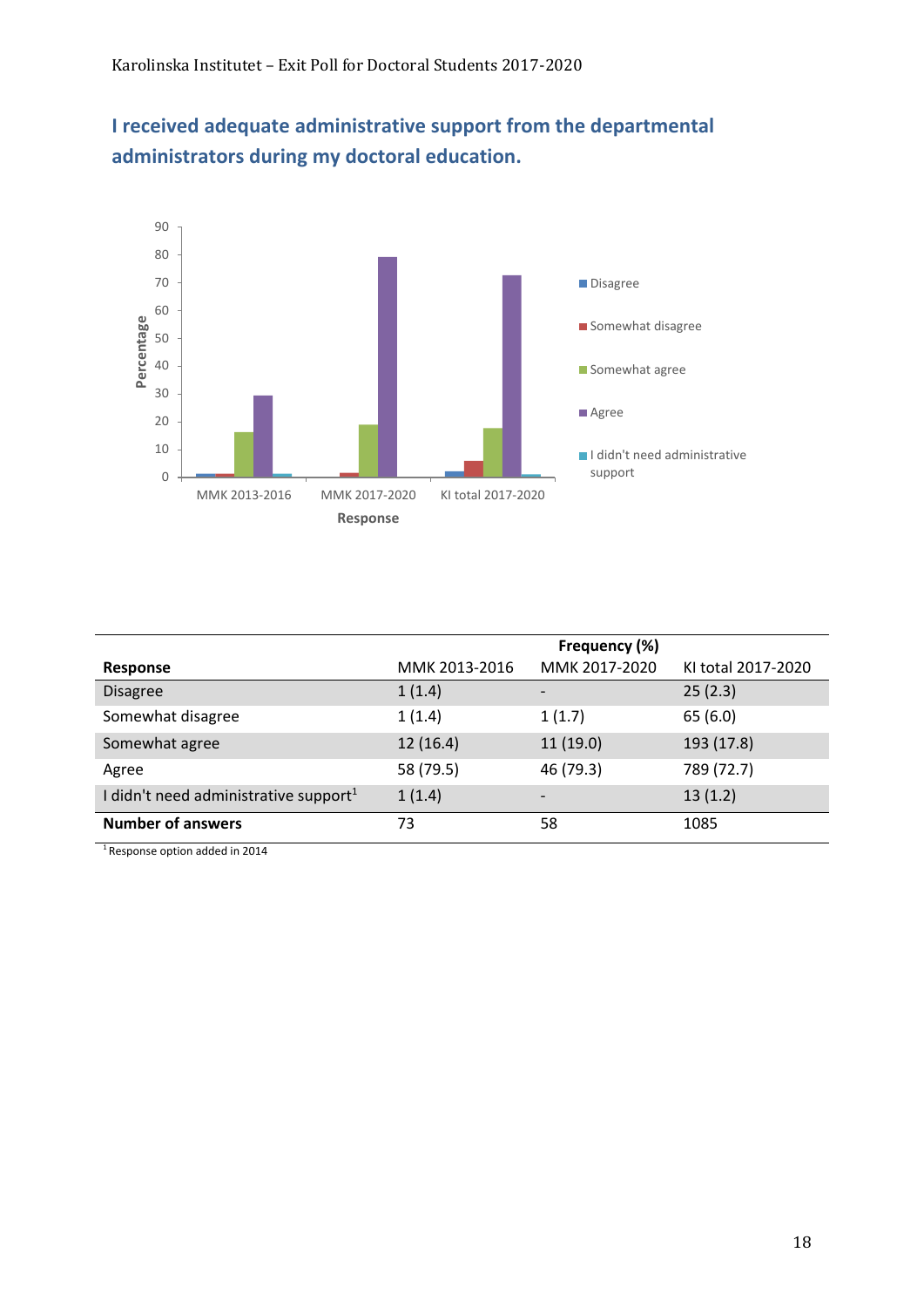## **I received adequate assistance from the departmental director of doctoral studies[1](#page-18-0) during my doctoral education.**



|                                       | Frequency (%) |               |                    |
|---------------------------------------|---------------|---------------|--------------------|
| <b>Response</b>                       | MMK 2013-2016 | MMK 2017-2020 | KI total 2017-2020 |
| <b>Disagree</b>                       | 3(4.1)        | 2(3.4)        | 38(3.5)            |
| Somewhat disagree                     | 4(5.5)        | 4(6.9)        | 60(5.5)            |
| Somewhat agree                        | 24 (32.9)     | 9(15.5)       | 238 (21.9)         |
| Agree                                 | 33 (45.2)     | 27(46.6)      | 598 (55.1)         |
| I didn't need assistance <sup>1</sup> | 9(12.3)       | 16(27.6)      | 151 (13.9)         |
| <b>Number of answers</b>              | 73            | 58            | 1085               |

1 Response option added in 2014

<span id="page-18-0"></span><sup>1</sup> Institutionens studierektor för forskarutbildning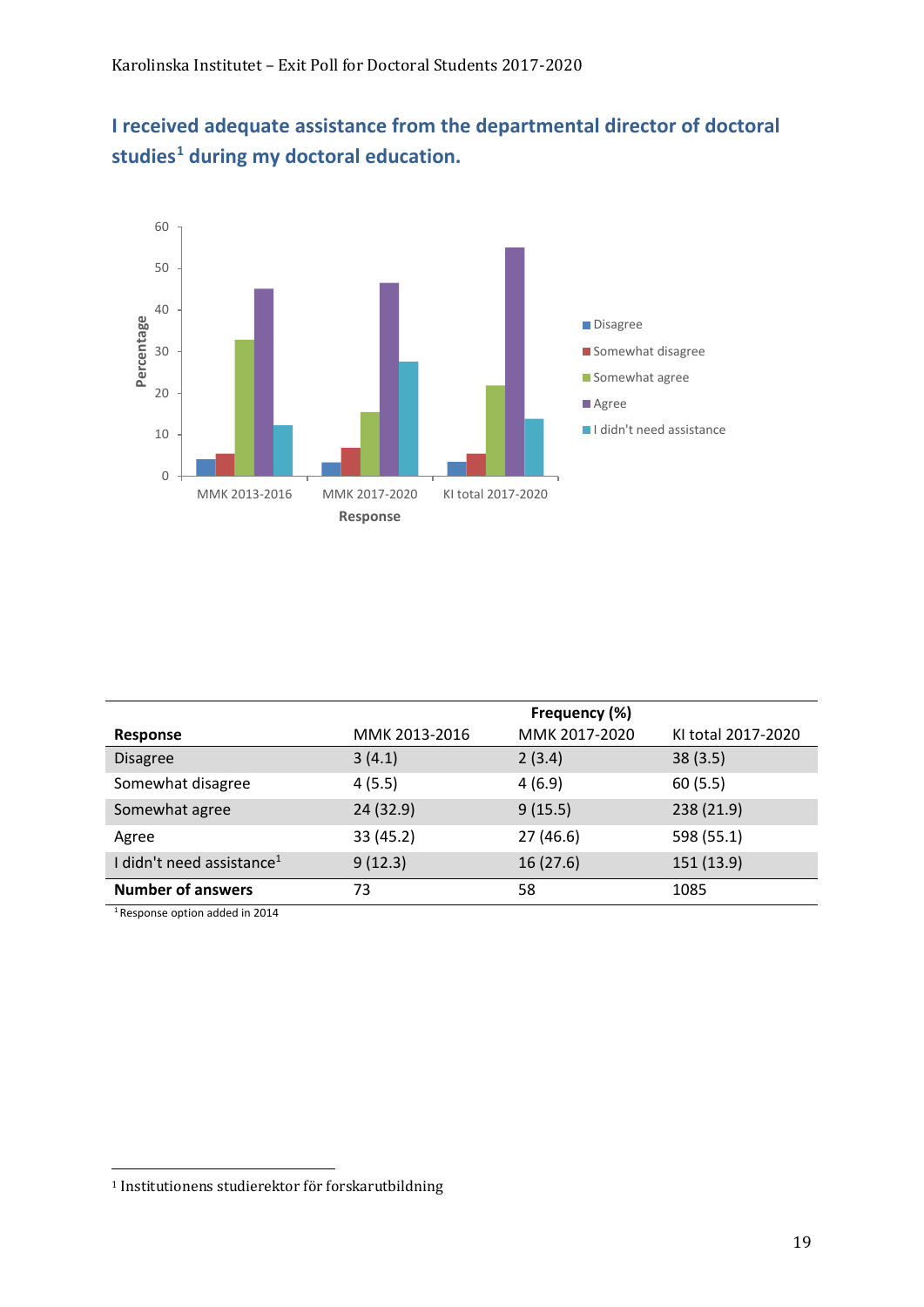# **Working Environment**



#### **I enjoyed a good working environment within my research group.**

|                                  |                   | Frequency (%) |                    |
|----------------------------------|-------------------|---------------|--------------------|
| Response                         | MMK 2013-2016     | MMK 2017-2020 | KI total 2017-2020 |
| <b>Disagree</b>                  | 2(2.7)            | 4(6.9)        | 66(6.1)            |
| Somewhat disagree                | 1(1.4)            | 6(10.3)       | 91(8.4)            |
| Somewhat agree                   | 29 (39.7)         | 6(10.3)       | 245 (22.6)         |
| Agree                            | 41 (56.2)         | 39(67.2)      | 661 (60.9)         |
| I don't know/I don't want to say | $\qquad \qquad -$ | 3(5.2)        | 22(2.0)            |
| <b>Number of answers</b>         | 73                | 58            | 1085               |

<sup>1</sup>This response option was only available in 2019 and 2020.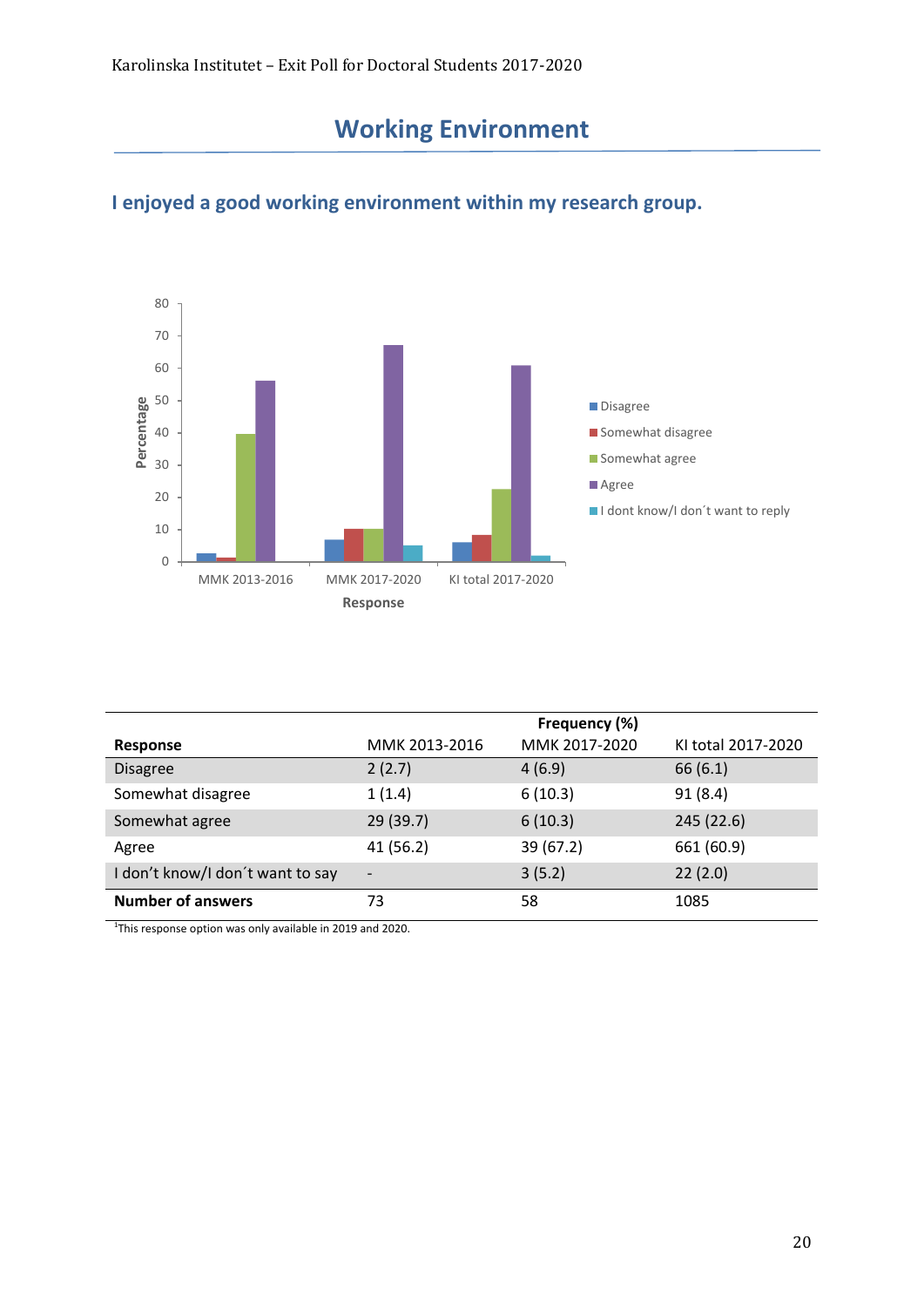## **During your doctoral education, have you noticed or experienced unequal treatment, discrimination, degrading behaviour and/or harassment: (please feel free to comment below)**

- 1. due to gender
- 2. due to age
- 3. due to ethnicity
- 4. due to sexual orientation
- 5. due to transgender identity or expression
- 6. due to religious background or other beliefs
- 7. due to disability
- 8. other

The response options were for each of the eight questions: No; Yes, I have noticed; Yes, I have experienced; Yes, I have both noticed and experienced.

Results below are displayed as percentage of respondents answering whether if they had experienced any of the above mentioned.

|                          | Frequency in percentage |               |                    |
|--------------------------|-------------------------|---------------|--------------------|
| Response                 | MMK 2013-2016           | MMK 2017-2020 | KI total 2017-2020 |
| Yes, I have experienced/ | 13.0%                   | 5.2%          | 15.6%              |
| noticed and experienced  |                         |               |                    |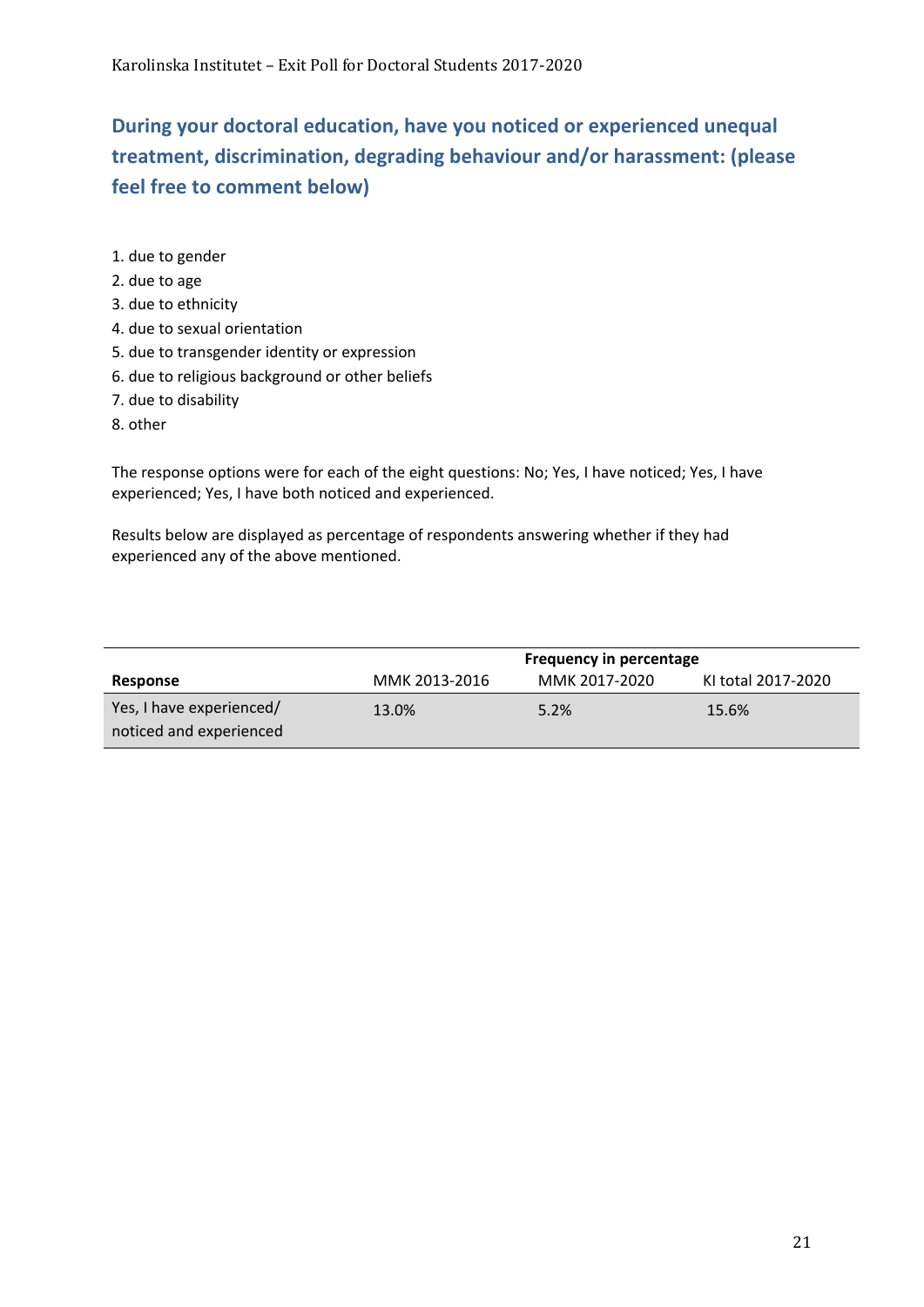## **Other Information**



### **Educational background before you began your doctoral education**

|                                       |               | Frequency (%) |                    |
|---------------------------------------|---------------|---------------|--------------------|
| Response                              | MMK 2013-2016 | MMK 2017-2020 | KI total 2017-2020 |
| Medicine                              | 51(71.8)      | 42 (72.4)     | 444 (40.9)         |
| Care sciences                         | 3(4.2)        | 3(5.2)        | 74 (6.8)           |
| Natural sciences                      | 8(11.3)       | 12(20.7)      | 338 (31.2)         |
| <b>Behavioural or Social sciences</b> | 2(2.8)        |               | 103(9.5)           |
| Engineering                           | 4(5.6)        | 1(1.7)        | 54(5.0)            |
| Other                                 | 3(4.2)        |               | 72 (6.6)           |
| <b>Number of answers</b>              | 71            | 58            | 1085               |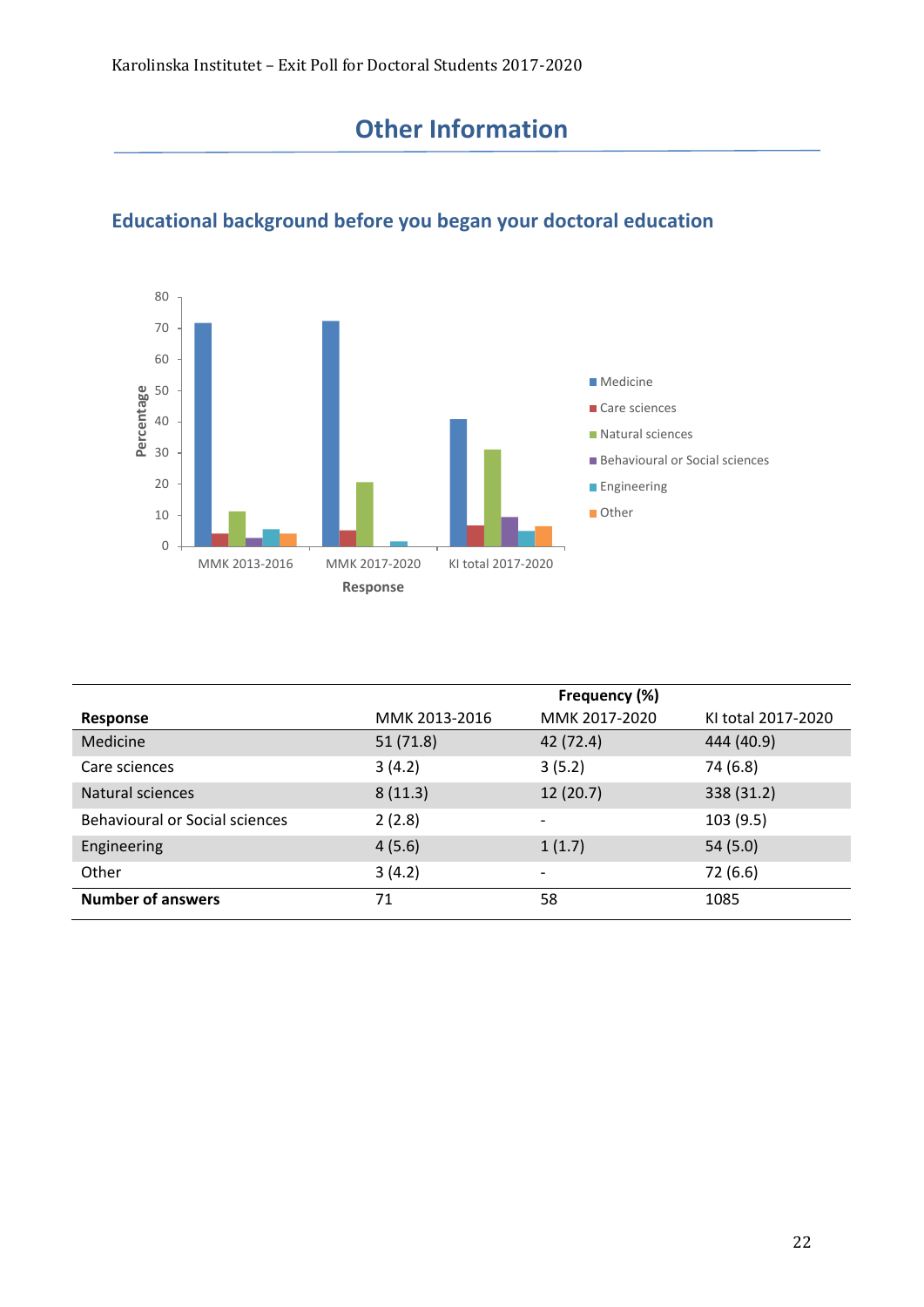#### **Were you active in research at KI before formal admission to doctoral education?**



**Please, do NOT include time in undergraduate or master courses.**

|                          |               | Frequency (%)            |                    |
|--------------------------|---------------|--------------------------|--------------------|
| Response                 | MMK 2013-2016 | MMK 2017-2020            | KI total 2017-2020 |
| No.                      | 14 (19.2)     | 14(24.1)                 | 301(27.7)          |
| Yes, 1-6 months          | 24 (32.9)     | 25(43.1)                 | 332 (30.6)         |
| Yes, 7-12 months         | 15(20.5)      | 12(20.7)                 | 217(20.0)          |
| Yes, 13-18 months        | 4(5.5)        | 1(1.7)                   | 91(8.4)            |
| Yes, 19-24 months        | 4(5.5)        | $\overline{\phantom{a}}$ | 49 (4.5)           |
| Yes, more than 24 months | 12(16.4)      | 6(10.3)                  | 95 (8.8)           |
| <b>Number of answers</b> | 73            | 58                       | 1085               |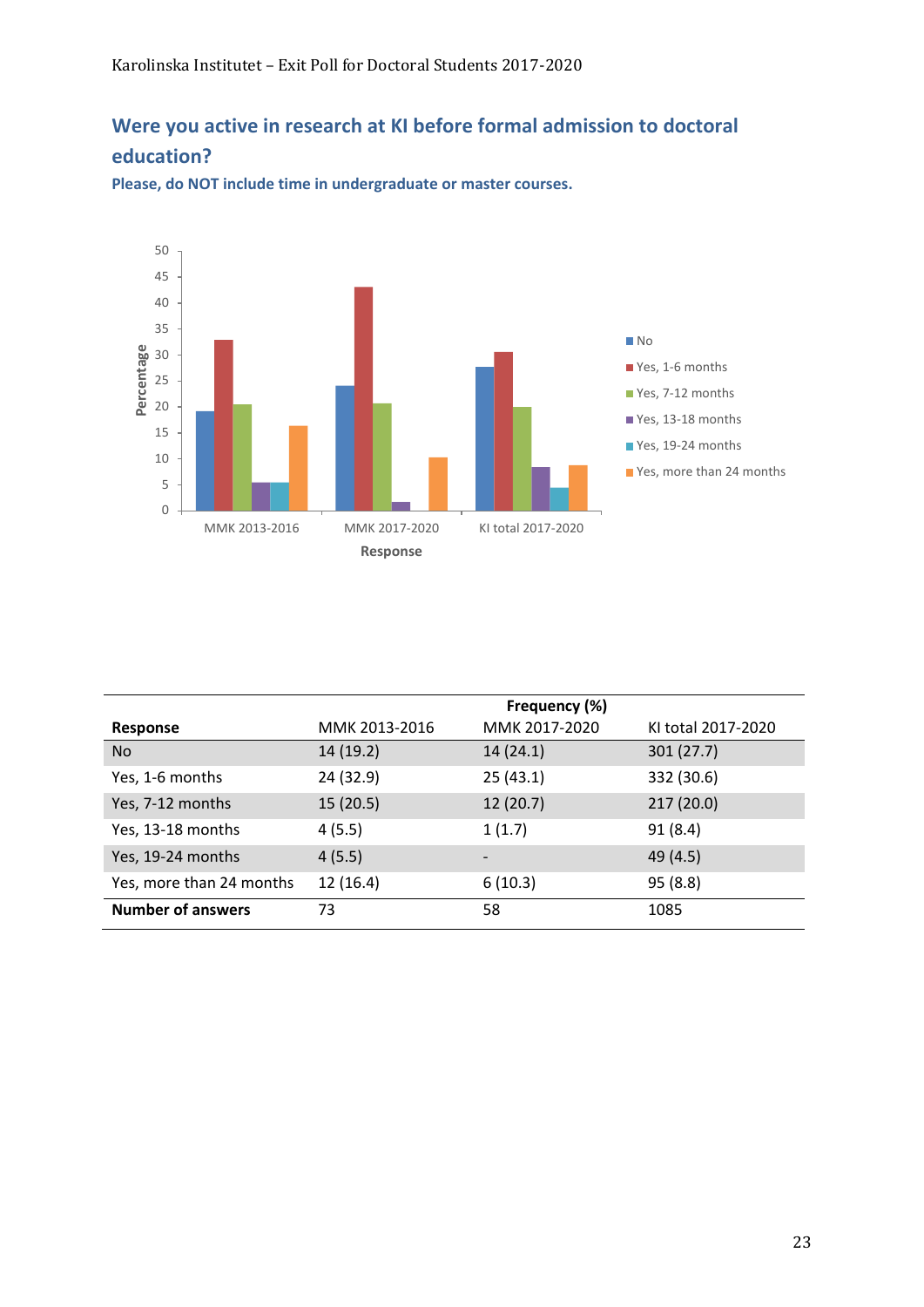#### **Under which circumstances were you active in research before admission?[1](#page-23-0)**



|                                                           | Frequency (%)   |               |
|-----------------------------------------------------------|-----------------|---------------|
| <b>Response</b>                                           | <b>MMK 2020</b> | KI total 2020 |
| Employed by KI ('FoU praktikant' or other)<br>employment) | 11 (34.4)       | 74 (38.1)     |
|                                                           |                 |               |
| Employed outside KI (for example by the hospital)         | 9(15.5)         | 39 (20.1)     |
| Student                                                   | 6(10.3)         | 20(10.3)      |
| Undefined pre-PhD status (without employment)             | 4(28.1)         | 45 (23.2)     |
| Other                                                     | 2(6.2)          | 16(8.2)       |
| <b>Number of answers</b>                                  | 32              | 194           |

<span id="page-23-0"></span><sup>1</sup> Due to heavy reformatting of this question, only data from 2020 are presented.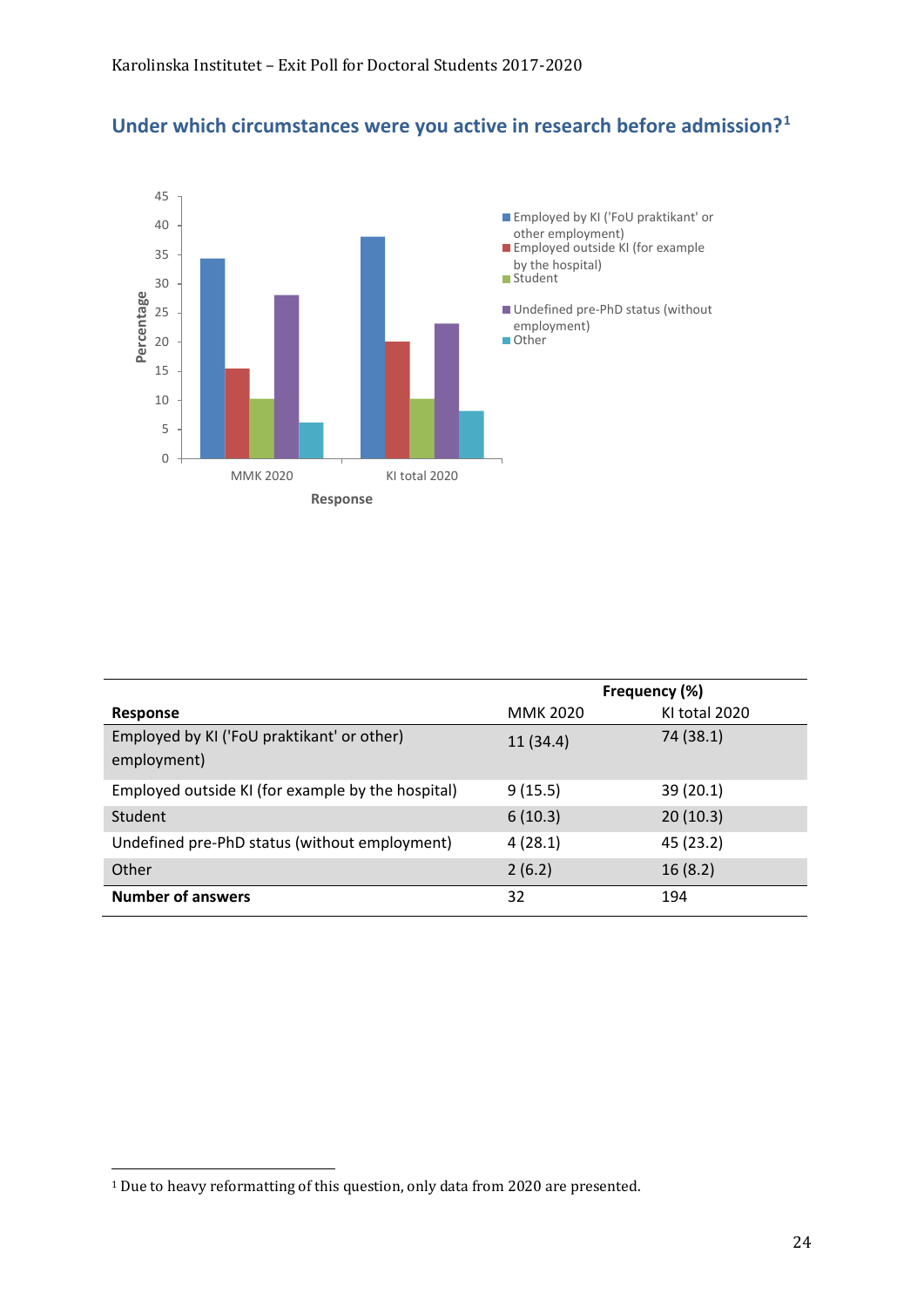

### **Have you performed your doctoral education full-time?**

|                          | Frequency (%) |               |                    |
|--------------------------|---------------|---------------|--------------------|
| Response                 | MMK 2013-2016 | MMK 2017-2020 | KI total 2017-2020 |
| Yes                      | 28(38.4)      | 34(58.6)      | 691 (63.7)         |
| No                       | 45(61.6)      | 24(41.4)      | 394 (36.3)         |
| <b>Number of answers</b> | 73            | 582           | 1085               |